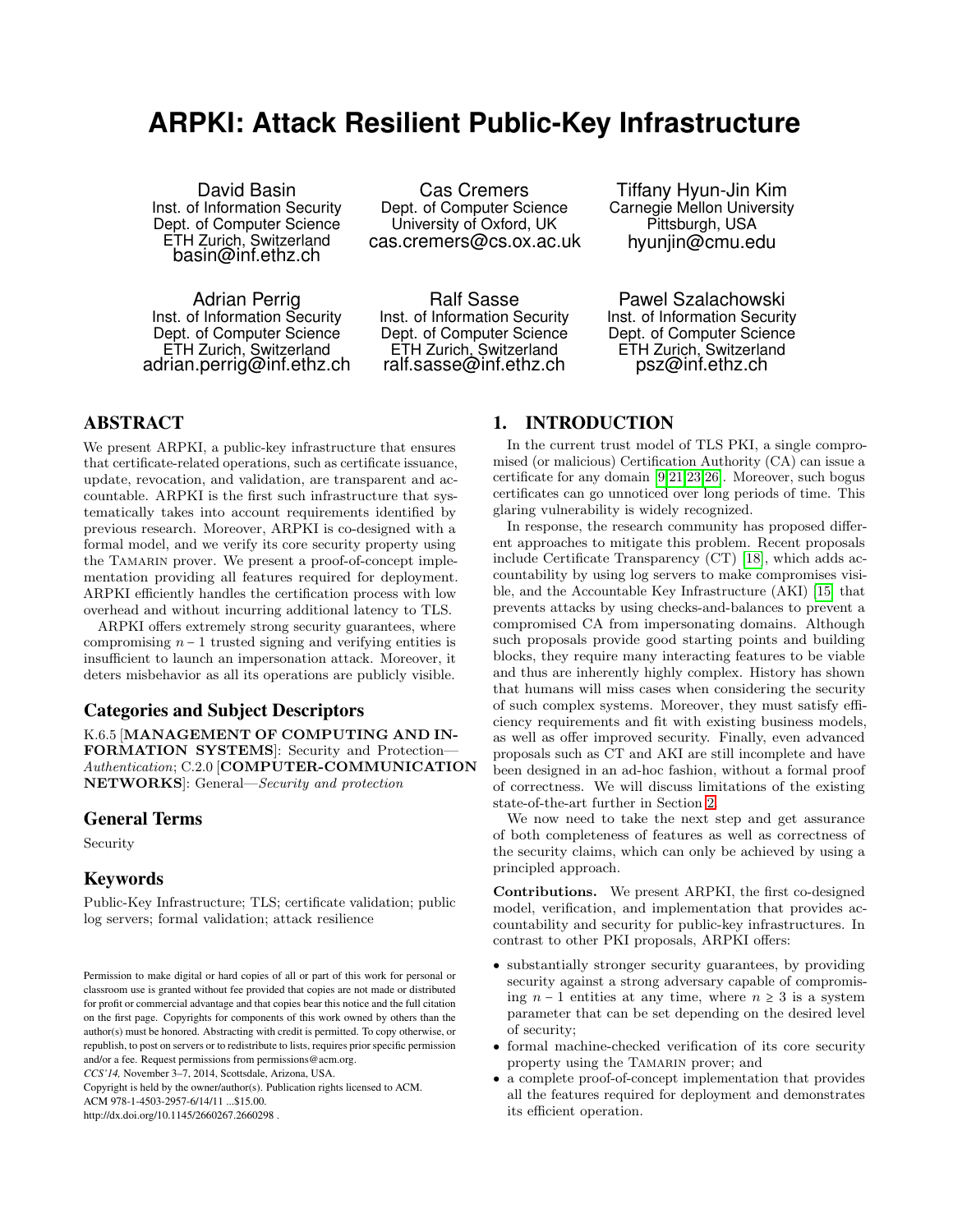The full implementation, formal model and security properties, and the analysis tools are available [\[1\]](#page-10-1).

Organization. In Section [2](#page-1-0) we review the state-of-the-art in PKI and in Section [3](#page-2-0) we motivate properties that all PKI architectures should have. We introduce ARPKI in detail in Section [4](#page-3-0) and describe its modeling and formal analysis in Section [5.](#page-5-0) We present its implementation and evaluation in Section [6](#page-8-0) before we draw conclusions in Section [7.](#page-10-2)

## <span id="page-1-0"></span>2. PKI BACKGROUND

A variety of proposals have been made to address the security issues in X.509 PKIs and to reduce trust in the CAs. As illustrated in Figure [1,](#page-1-1) existing approaches can be classified as being client-centric, CA-centric, or domaincentric. We first look at these different approaches from a high level and then focus on AKI, which is closest to our work.

#### 2.1 Alternative Approaches

Client-centric approaches. Proposals in this class empower clients to select dedicated entities to evaluate a certificates' correctness before accepting it. Policy engine [\[5\]](#page-10-3) supports clients in defining local policies (e.g., cryptographic requirements, consistency of certificates based on an observed history, etc.) for trust decisions. This proposal is at an early stage and may rely on other proposals.

There are several proposals to create public repositories of domain certificates and enable clients to select repositories to compare the received key (of a domain) with the version stored in the repositories. Perspectives [\[29\]](#page-11-5) and Convergence [\[2\]](#page-10-4) fall in this category.

Although servers need no modifications, client-centric approaches require additional connections to query the repositories. This increases latency when establishing an HTTPS connection.

CA-centric approaches. X.509 PKI includes standards for Certificate Revocation Lists (CRL) [\[13\]](#page-11-6) that are issued by CAs to prevent clients from establishing a TLS connection with domains with revoked certificates. Unfortunately, clients must be able to access the current CRLs. To resolve this online validation requirement, the Online Certificate Status Protocol (OCSP) [\[22\]](#page-11-7) allows clients to check domains' certificate status by querying CAs' OCSP servers. However, OCSP has security, privacy, and performance concerns. Another approach is Short-lived certificates (SLC) [\[28\]](#page-11-8) with which domains acquire certificates with short validity lifetimes and update them daily. SLC provides similar security benefits to OCSP while eliminating the need for online validation. The major drawback with CA-centric approaches is their heavy reliance on browser vendors to detect and blacklist certificates issued by compromised CAs.

Domain-centric approaches. Three approaches allow domain owners to actively control and protect their public keys despite CAs' potential vulnerabilities. They are based on (1) pinning, (2) DNSSEC, or (3) log servers.

Pinning-based approaches, such as Public Key Pinning (PKP) [\[3](#page-10-5)[,4\]](#page-10-6) and Trust Assertions for Certificate Keys  $(TACK)$  [\[19\]](#page-11-9), allow a domain to declare which keys are valid for that domain such that clients "pin" the keys. However, these approaches have security vulnerabilities, such as providing no protection on the first visit to domains.



<span id="page-1-1"></span>Figure 1: Classification of PKI proposals.

The DNSSEC-based proposal called DNS-based Authentication of Named Entities (DANE) [\[12\]](#page-10-7) enables domain owners to assert certificate-specific fields on DNSSEC entries, such as a list of acceptable CAs for issuing their domain's certificates, specific acceptable certificates, or specific trust anchors to validate certificates. However, the security of DANE heavily relies on the security of DNS operators, which historically is not one of their concerns.

Log server-based approaches allow domain owners to record their certificates to public log servers, creating accountability for the CAs' actions. For example, Sovereign Keys (SK) [\[10\]](#page-10-8) require domain owners to generate a sovereign key pair to sign their TLS public key and to log the sovereign key pair to read- and append-only timeline servers. Unfortunately SK requires clients to query servers, increasing latency and sacrificing privacy.

Certificate Transparency  $(CT)$  [\[18\]](#page-11-3) proposes that each domain owner registers the CA-issued certificate to appendonly log servers with a Merkle hash tree structure. The servers return a non-repudiable audit proof to the domain such that the domain can provide its certificate along with the audit proof to clients for a TLS connection setup. However, as CT's goal is only to make used certificates visible, it is still vulnerable to attacks when an adversary compromises a CA to create and register the fraudulent certificates, and CT does not prevent clients from accepting these certificates. Because CT itself is not designed to address certificate revocation, a supplementary system called Revocation Transparency was proposed [\[17\]](#page-11-10). Also Certificate Issuance and Revocation Transparency (CIRT) [\[24\]](#page-11-11) proposes efficient revocation for CT, but it requires a client to create a new identity once its key is lost.

PoliCert [\[27\]](#page-11-12) extends the Accountable Key Infrastructure (discussed below) by giving the domain a way to describe its own certificates and properties of TLS connections. It also includes a revocation system and a new certificate validation model. However, in this approach (as well as in previously mentioned ones), the mechanisms for detecting and disseminating log misbehavior are unspecified.

#### 2.2 Accountable Key Infrastructure

We review the Accountable Key Infrastructure (AKI) [\[15\]](#page-11-4) in more detail for two reasons. First, ARPKI is inspired by AKI's design and employs some of its concepts. Second, ARPKI addresses several shortcomings that we identified in AKI.

AKI proposes to protect domains and clients from vulnerabilities caused by single points of failure, such as a CA's root key compromise [\[9,](#page-10-0)[21](#page-11-0)[,23,](#page-11-1)[26\]](#page-11-2). Through checks-and-balances among independent entities, AKI successfully distributes trust over multiple parties and detects misbehaving entities while efficiently handling certificate operations.

The AKI operates with the following three entities: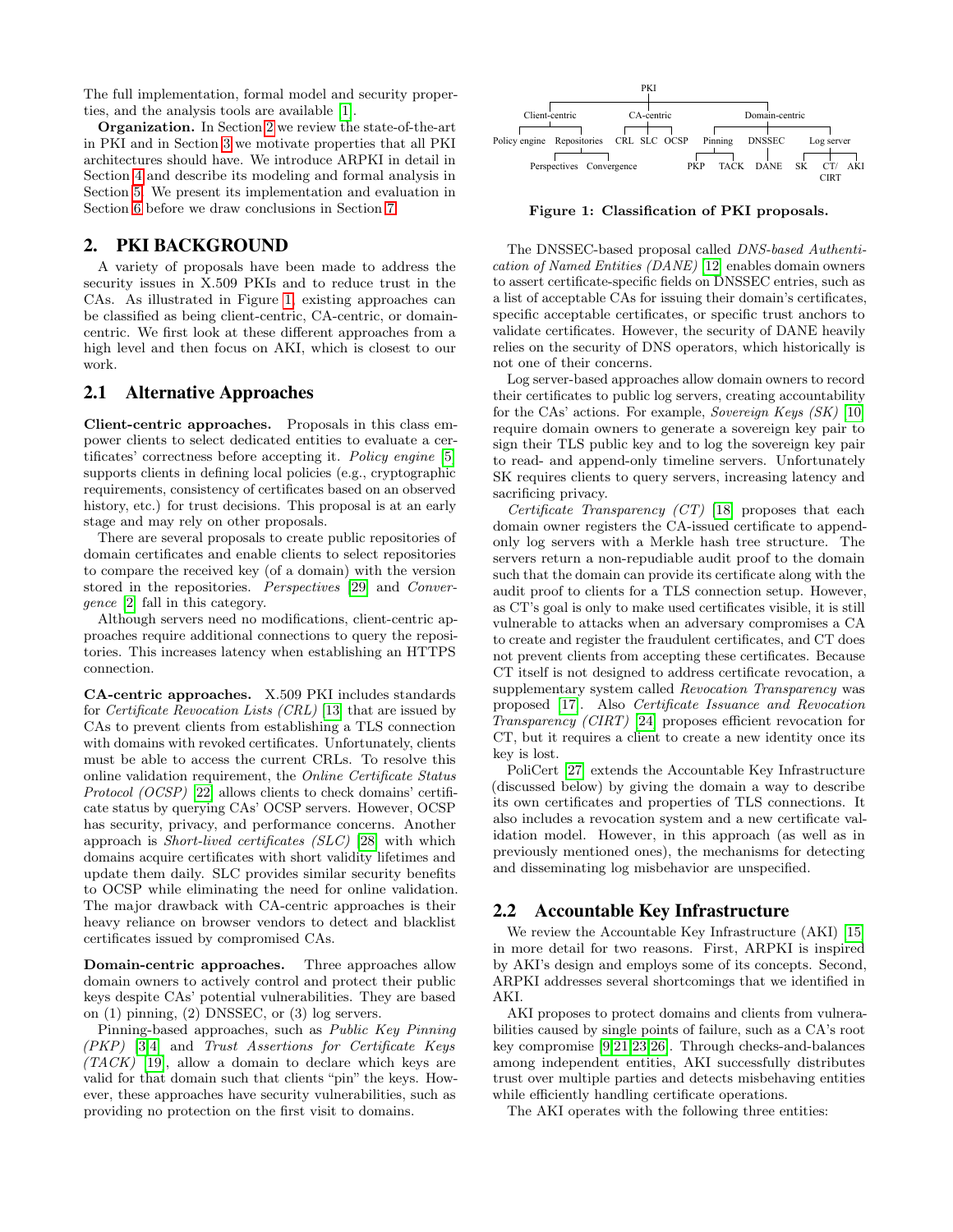- 1. A Certification Authority, called Certification Agency in [\[15\]](#page-11-4), authenticates domains and issues X.509 certificates.
- 2. To make CA-issued certificates publicly visible, an Integrity Log Server (ILS) maintains an Integrity Tree that logs certificates. Each ILS updates its Integrity Tree at a given interval, called ILS\_UP.
- 3. Along with CAs, validators monitor ILS operations and detect misbehavior, such as the sudden (dis)appearance of certificates.

With these entities, the owner of a domain <A.com> defines X.509 certificate extension fields, including:

- CA\_LIST: List of trusted CAs to sign the certificate;
- ILS\_LIST: List of trusted ILSes to register the certificate;
- ILS\_TIMEOUT: Timeout of an ILS's registration confirmation;
- CA\_MIN: Minimum number of CA signatures needed to initially register and update a certificate to ILSes.

The domain owner then contacts at least CA\_MIN trusted CAs to acquire certificates, the combination of which becomes an AKICert. After receiving a confirmation (i.e., signature) from a trusted ILS that promises to add this AKICert to its log and another confirmation from at least one validator that verifies the correct operation of the trusted CAs and ILSes, <A.com> uses the two confirmations along with the AKICert to establish TLS connections with clients.

Integrity Trees. Figure [2](#page-2-1) illustrates the Integrity Tree maintained by ILSes. Integrity Trees ensure that the ILS cannot make false claims about any certificate it has or has not stored. It is implemented as a Merkle hash tree, whose leaves are lexicographically sorted by the domains' names and each parent node is computed as the hash of its two child nodes. Every leaf stores the AKICert corresponding to the given domain. After each ILS\_UP period, the ILS updates the tree by (1) adding new entries, (2) replacing updated entries, and (3) deleting revoked and expired entries. Moreover, the ILS computes the new root hash for the current version of the tree.

This structure enables the ILS to create efficient proofs about its own content, including presence and absence proofs. To prove that AKICert exists for <A.com>, the ILS provides  $h_1, AKICert_{A.com}, h_{10},$  and  $h_{14}$ . To prove that **<E.com>** does not have any registered AKICerts, the ILS provides the presence proofs for the immediate neighbors <D.com> and <F.com>:  $h_9$ ,  $AKICert_{\text{D.com}}$ ,  $AKICert_{\text{F.com}}$ , and  $h_{14}$ . Along with presence and absence proofs, the ILS provides the current signed root hash root<sub>i</sub> accompanied by the timestamp  $i$  (i.e., the last time the tree was updated).

AKI weaknesses. AKI leaves several questions unanswered. First, AKI's setup suggests that validators can be non-profit organizations whose only incentive is to check the correctness of ILS operations. However, AKI's design implies that if validators are not continuously online or have



<span id="page-2-1"></span>Figure 2: Integrity Tree in *i*-th ILS\_UP period.

low bandwidth, then delays will occur during the certificate registration and validation processes, contradicting AKI's claimed efficiency.

Second, parts of AKI's design are not specified in sufficient detail for a realistic implementation. In particular, it is unclear how ILSes interact during the AKICert registration and update processes, how validators monitor the ILSes, and how entities handle malicious events.

Third, AKI's security properties have not been proven in detail, and additional validation would help gain assurance in AKI's security claims. In particular, with no mature implementation available, certain edge cases are likely to have been missed which may impact the security claims. For instance, without synchronizing ILSes, an adversary can register malicious AKICerts. To attribute misbehavior, all ILSes and CAs must include the triggering messages (which are signed by the sender) for any action they perform. If the triggering requests are omitted, the ILSes and CAs will not be able to prove their correct operation to others when needed. In addition, the validators must consider both the updated entries in the Integrity Tree of the ILSes and the original request leading to the update (including its timestamp) to monitor ILSes' update handling.

Finally, AKI fails to prevent clients from accepting a compromised AKICert when an adversary successfully compromises two out of three signing entities because CAs are not actively involved in monitoring ILS or validator misbehavior. Consequently, if an adversary compromises an ILS and a validator, the compromised AKIcert stays valid until it expires, even if the domain updates its key and acquires new certificates from trusted CAs.

## <span id="page-2-0"></span>3. DESIRED PROPERTIES

In this section we state the adversary model and main security properties that all PKIs should ideally provide.

#### 3.1 Adversary Model

Ideally, PKIs achieve security with respect to the strongest possible adversary (threat) model. Since PKIs operate over a possibly untrusted network, the adversary, in the worst case, can control the network. That is, we assume that the adversary can eavesdrop, modify, and insert messages at will.

We also assume that the adversary can compromise some entities, effectively obtaining their long-term secrets. However, for a PKI to satisfy any nontrivial security property, the adversary must not be able to compromise all entities. We therefore assume that the adversary can compromise the long-term secrets of some, but not all, parties.

#### 3.2 Security Properties

In general PKIs should provide security, availability, and be efficient when clients authenticate domains, and these properties should hold even under the threat model described above.

Core security property. We first highlight the core security property that any PKI must satisfy, which prevents impersonation attacks.

● Connection integrity. If a client establishes a connection based on a certificate, the client must be communicating with the legitimate owner of the associated domain.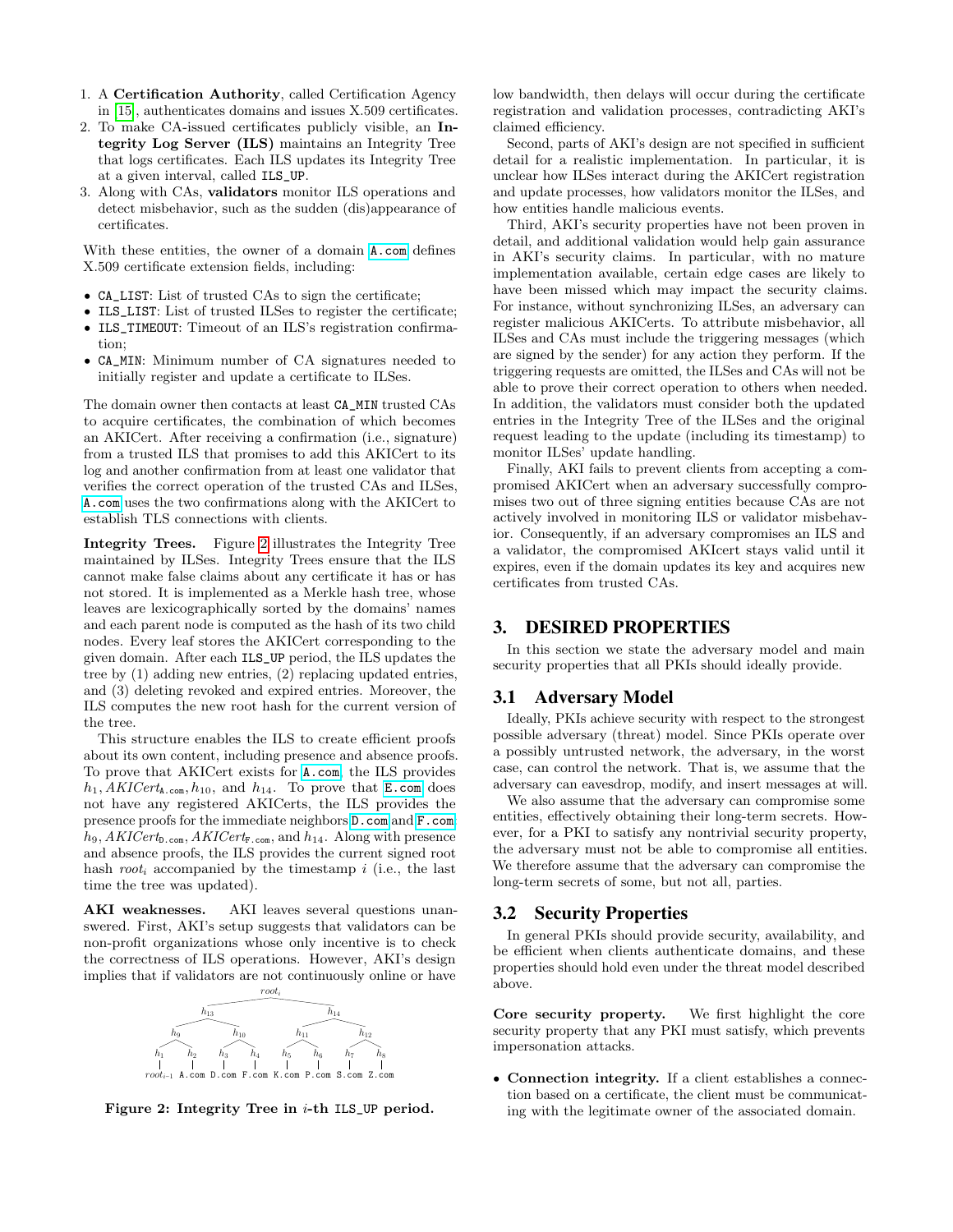Other security properties. Besides the core property, PKIs should also satisfy the following security properties.

- Legitimate initial certificate registration. The infrastructure should register a domain's certificate only if the certificate satisfies the requirements specified by the infrastructure's policy. For example, CA-centric infrastructures allow the use of a certificate as long as it is signed by a non-revoked CA in the client browser's root CA list. As a second example, domain-centric infrastructures accept an initial certificate that is signed by (a set of) designated entities that the domain owner explicitly states to be trustworthy.
- Legitimate certificate updates. The infrastructure should update a domain's certificate only if the new certificate satisfies the requirements specified in the previously registered certificate.
- Visibility of attacks. If an adversary successfully launches an attack against the infrastructure by compromising entities, the attack should become publicly visible for detection.

#### 3.3 Performance Properties

PKIs should have the following performance properties.

- Low overhead. The infrastructure should not substantially increase the TLS handshake message size and should have negligible impact on processing time.
- Minimal additional latency over TLS. The infrastructure should induce minimal (ideally zero) additional round trip latencies, possibly due to extra network requests, to the TLS handshake.

#### <span id="page-3-0"></span>4. ARPKI: ATTACK RESILIENT PKI

We now present ARPKI, the end result of our co-design of model, verification, and implementation. We return to the modeling, verification and co-design aspects in Section [5](#page-5-0) and present the implementation in more detail in Section [6.](#page-8-0)

ARPKI achieves strong security guarantees using three entities for the certificate operation: two CAs and an ILS. In particular, ARPKI's CAs conduct active on-line confirmations with validator-like capabilities. Consequently, ARPKI prevents compromise attacks such that even when  $n-1$ trusted entities are compromised, the security guarantees still hold. The description in this section is for the case of  $n = 3$ , but we explain its extension to arbitrarily many trusted entities in Section [4.5.](#page-5-1)

Before we go into the details, let us first give a highlevel summary of the actors and their responsibilities in this scheme: a domain registers an ARPKI certificate (ARCert) for itself with the ARPKI infrastructure, and can afterwards use the resulting ARCert to securely serve webpages to clients. The CAs check the identity of the domain owner on registration and then sign and give guarantees for the presented certificate. Throughout the lifetime of the ARCert, the CAs are responsible for checking the logs for this ARCert and assuring the correct operation of other entities involved in creating the ARCert. To check the ILSes behavior, the CAs download all accepted requests from the ILSes and compare them to the published integrity trees. The ILSes keep a log of all ARCerts registered with them, in a publicly verifiable way, and provide proofs of existence for ARCerts that are then used by CAs and domains. The set of ILSes synchronizes with each other in a secure and accountable manner.



<span id="page-3-1"></span>Figure 3: Basic communication flow of ARPKI. Solid numbered lines represent the message flows to register an ARCert, and dotted arrows represent optional flows. 10 and 11 represent a TLS connection after registration is complete.

Optionally there can be additional validators, that execute checks similar to those made by CAs, but without issuing ARCerts themselves.

We illustrate the process in Figures [3](#page-3-1) and [4.](#page-4-0) We denote that entity E signed message M by  $\{M\}_{K_F^{-1}}$ , and  $H(\cdot)$  stands for a cryptographic hash function. All signatures include timestamps and unique tags such that they cannot be mistaken for one another.

## 4.1 Initial ARCert Registration Process

ARCert generation. ARPKI supports trust agility, meaning that the domain owners can select their roots of trust and modify their trust decisions using extension parameters. A domain owner creates an ARPKI certificate (ARCert) by combining multiple standard certificates from trusted CAs. Note that in this step each CA checks the identity of the domain owner to authenticate domains correctly. We now consider the owner of domain A registering her domain.

ARCert registration request (Steps [1](#page-4-1)[–2\)](#page-4-2). In ARPKI, three designated entities are actively involved in monitoring each other's operations. The core idea behind a REGISTRAtion Request (RegReq) message is to let the domain owner explicitly designate the trusted entities, namely two CAs and one ILS  $(CA_1, CA_2, \text{ and } ILS_1 \text{ in Figure 3}).$ 

ARPKI requires the domain owner to contact just one CA  $(CA<sub>1</sub>)$ . The main responsibilities of  $CA<sub>1</sub>$  are to validate the correctness of the other two entities' operations and act as a messenger between the domain owner and  $ILS_1$  and  $CA_2$ .

The domain owner also designates  $ILS<sub>1</sub>$  to ensure that  $\text{ARCert}_A$  is synchronized among all ILSes.  $CA_2$  mainly takes the validator's role and ensures that  $ILS<sub>1</sub>$  as well as other ILSes operate accordingly, e.g., add  $\text{ARCert}_A$  to their Integrity Trees as promised.

ILS synchronization (Steps [3–](#page-4-3)[6\)](#page-4-4). Ideally the same  $\text{ARCert}_A$  should be publicly visible among all ILSes. However, synchronizing all ILSes may be inefficient, incurring significant time delay, and unrealistic. Instead, in ARPKI  $ILS<sub>1</sub>$  takes responsibility on behalf of the domain owner to synchronize  $\text{ARCert}_A$  among at least a quorum of all existing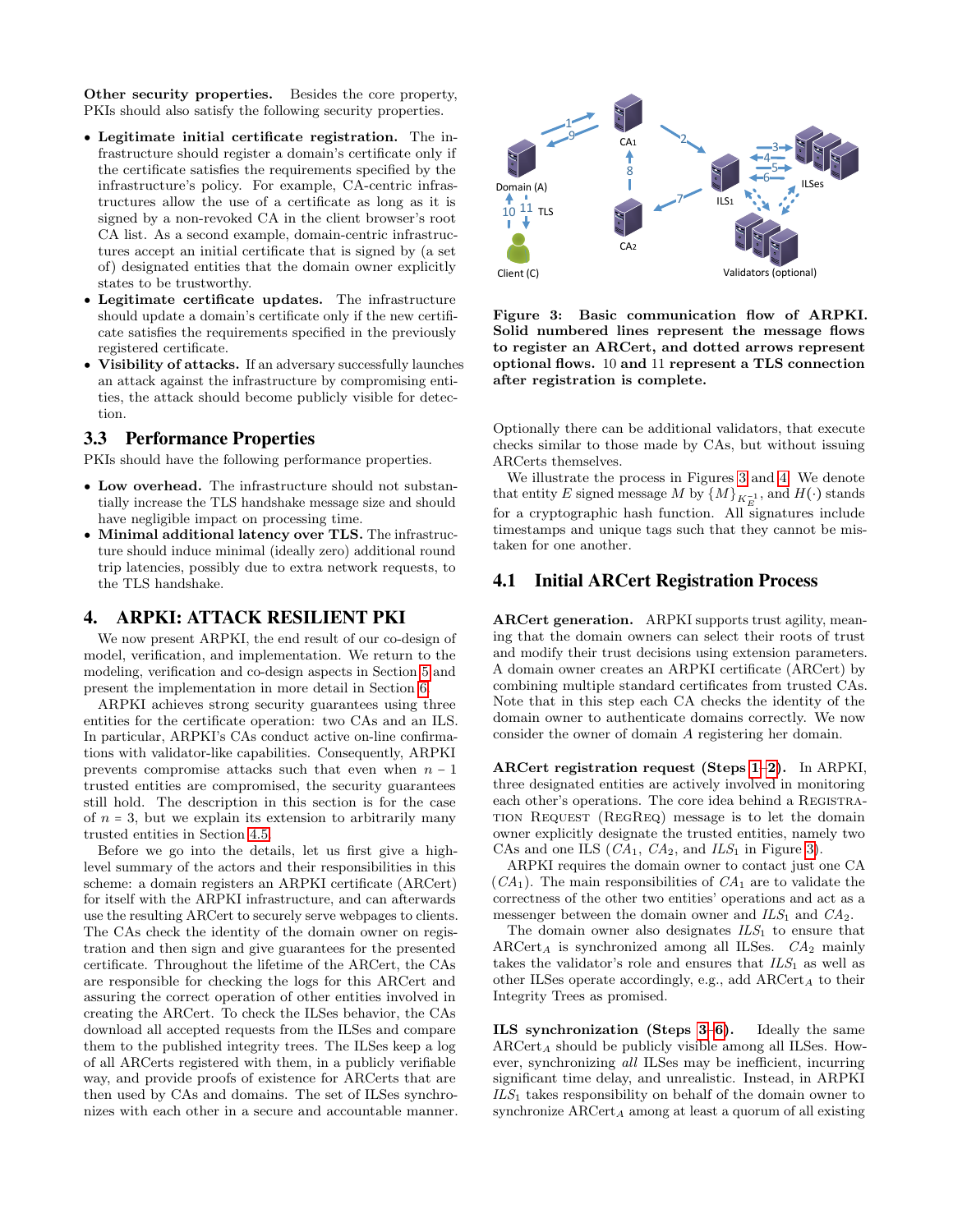#### ARCert Generation

<span id="page-4-12"></span><span id="page-4-4"></span><span id="page-4-3"></span><span id="page-4-2"></span><span id="page-4-1"></span>

| А                                              | : Set X.509 extensions<br>: Contact trusted CAs, get authenticated<br>: Combine multiple certificates into $\mathrm{ARCert}_A$                                                                                                                                         |  |  |  |  |
|------------------------------------------------|------------------------------------------------------------------------------------------------------------------------------------------------------------------------------------------------------------------------------------------------------------------------|--|--|--|--|
| <b>ARCert Registration Request</b>             |                                                                                                                                                                                                                                                                        |  |  |  |  |
| 1.                                             | $A \rightarrow CA_1$ : REGREQ = { $ARCert_A, CA_1, ILS_1, CA_2$ } <sub>K-1</sub>                                                                                                                                                                                       |  |  |  |  |
| 2. $CA1$                                       | : Verify signatures in REGREQ<br>: Ensure $CA_1 \in \text{ARCert}_A$ 's CA_LIST<br>: Add $\text{ARCert}_A$ into a pending request list<br>$CA_1 \rightarrow ILS_1$ : REGREQ                                                                                            |  |  |  |  |
| ILS Synchronization                            |                                                                                                                                                                                                                                                                        |  |  |  |  |
| 3. $ILS_1$                                     | : Verify signatures in REGREQ<br>: Ensure $ILS_1 \in \text{ARCert}_A$ 's ILS_LIST<br>: Ensure $ILS_1$ , $CA_1$ , and $CA_2$ are different entities<br>: Ensure no ARCert was registered for A's domain<br>$ILS_1 \rightarrow ILS_n$ : SYNREQ = {REGREQ} $_{K_{ILS_1}}$ |  |  |  |  |
| 4. $ILS_n$                                     | : Verify signatures in REGREQ<br>: Ensure no ARCert was registered for A's domain<br>$ILS_n \rightarrow ILS_1$ : SYNRESP = { $H(\text{REGReg})$ } $_{K_{ILS_n}}$                                                                                                       |  |  |  |  |
| 5. $ILS_1$                                     | : Collect SYNRESP from at least a quorum of ILSes<br>$ILS_1 \rightarrow ILS_n$ : SYNCOMMIT = { $H(\text{REGReQ})\}_{K_{ILS}^{-1}}$                                                                                                                                     |  |  |  |  |
|                                                | 6. $ILS_n \rightarrow ILS_1$ : SYNACK = { $H(\text{REGReg})$ } <sub>K<sub>ILS</sub><sub>n</sub></sub>                                                                                                                                                                  |  |  |  |  |
| <b>Registration Confirmation</b>               |                                                                                                                                                                                                                                                                        |  |  |  |  |
| 7. ILS1                                        | : Collect SYNACK from at least a quorum of ILSes<br>: ACCEPT = ${H(ARCH_A)}_{K_{H\sigma}^{-1}}$                                                                                                                                                                        |  |  |  |  |
|                                                | $ILS_1 \rightarrow CA_2$ : REGRESP =<br>${ \text{Accept} \text{R} \text{EGReg}, \text{List}(\text{SYNACK}) \}_{K_{ILS}^{-1}}$                                                                                                                                          |  |  |  |  |
| 8. CA <sub>2</sub>                             | : Verify signatures in REGRESP<br>: Ensure $CA_2 \in \text{ARCert}_A$ 's CA_LIST<br>: Ensure $ILS_1$ , $CA_1$ , and $CA_2$ are different entities                                                                                                                      |  |  |  |  |
|                                                | $CA_2 \rightarrow CA_1$ : REGCONF =<br>$\left\{\left\{\text{Accept}\right\}_{K_{C\!A_2}^{-1}}, List\left(\text{SYNACK}\right)\right\}_{K_{C\!A_2}^{-1}}$                                                                                                               |  |  |  |  |
| 9. $CA1$                                       | : Verify signatures in REGCONF<br>: Ensure $ILS_1$ , $CA_1$ , and $CA_2$ are different entities<br>: $\mathrm{Remove}\,\,\mathrm{ARCert}_A$ from the pending request list                                                                                              |  |  |  |  |
|                                                | $\label{eq:CA1} CA_1 \rightarrow A \quad : \; \big\{ \big\{ \text{ACEPT} \big\}_{K^{-1}_{CA_2}} \; \big\}_{K^{-1}_{CA_1}}$                                                                                                                                             |  |  |  |  |
| $\overline{A}$                                 | : Ensure $ILS_1$ , $CA_1$ , and $CA_2$ are different entities                                                                                                                                                                                                          |  |  |  |  |
| TLS Connection                                 |                                                                                                                                                                                                                                                                        |  |  |  |  |
| 10. $C \rightarrow A$<br>11. $A \rightarrow C$ | : TLS connection request<br>: $\text{ARCert}_{A}, \, \{\{\text{ACEPT}\}_{K^{-1}_{CA_2}}\}_{K^{-1}_{CA_1}}$                                                                                                                                                             |  |  |  |  |

#### <span id="page-4-13"></span><span id="page-4-9"></span><span id="page-4-8"></span><span id="page-4-7"></span><span id="page-4-6"></span><span id="page-4-0"></span>Figure 4: Message flows for the initial ARCert registration process in Figure [3.](#page-3-1)

 $ILSes.<sup>1</sup>$  $ILSes.<sup>1</sup>$  $ILSes.<sup>1</sup>$  This ensures that only one  $ARCert_A$  is registered for the domain A, and the majority of the world maintains a consistent certificate entry for the domain A in order to prevent impersonation attacks.

Registration confirmation (Steps [7–](#page-4-6)[9\)](#page-4-7). When the majority of ILSes agree to add  $ARCert_A$  to their public Integrity Trees,  $ILS<sub>1</sub>$  schedules domain A's ARCert to appear in its Integrity Tree during its next update (i.e., at the end of the current ILS\_UP time interval), which is stated and signed in an ACCEPTANCE CONFIRMATION  $(ACCEPT)$  message.  $ILS<sub>1</sub>$ then sends to  $CA_2$  a REGISTRATION RESPONSE (REGRESP) message, which serves as a proof to  $CA_2$  that  $ILS_1$  (and a quorum of ILSes) indeed accepted domain A's RegReq.

#### ILS Confirmation Request

1.  $A \rightarrow CA_1$  : CCREQ = {A, CA<sub>1</sub>, ILS<sub>1</sub>, CA<sub>2</sub>}<sub>K<sub> $_A^{-1}$ </sub></sub> 2.  $CA_1 \rightarrow ILS_1$ : CCREQ

#### Proof Generation

7.  $ILS_1 \rightarrow CA_2$ : Proof = {List(HashVal)} $_{K_{ILS_1}^{-1}}$ , {Root} $_{K_{ILS_1}^{-1}}$ 

8. CA<sub>2</sub> → CA<sub>1</sub>: {{Root}<sub>K<sup>-1</sup></sup><sub>ILS<sub>1</sub></sub>}<sub>K<sup>-1</sup></sup><sub>CA<sub>2</sub></sub>},PROOF</sub></sub>

9.  $CA_1 \rightarrow A$  : {{ $\{Root\}_{K_{ILS_1}^{-1}}$ } $_{K_{CA_2}^{-1}}$ } $_{K_{CA_1}^{-1}}$ , Proof

#### TLS Connection

10.  $C \rightarrow A$  : TLS connection request 11. A → C : ARCert,  $\{\{\text{Root}\}_{K_{ILS_1}^{-1}}\}_{K_{CA_2}^{-1}}\}_{K_{CA_1}^{-1}}$ , Proof

<span id="page-4-10"></span>Figure 5: Message flows for obtaining ARCert's log proof. Upon receiving any signed message, all entities verify the signatures (we omit these steps, focusing on the message flows).

 $CA<sub>2</sub>$  now takes the validator's role to monitor and ensure that  $ILS<sub>1</sub>$  indeed made the majority of ILSes agree to accept ARCert<sub>A</sub> for their next update time.  $CA<sub>1</sub>$  also takes the validator's role to monitor that  $CA_2$  correctly monitors  $ILS_1$ .

#### <span id="page-4-11"></span>4.2 Clients Visiting a Domain using ARCert

TLS connection (Steps [10–](#page-4-8)[11\)](#page-4-9). The domain A now has a confirmation message (Accept) that is signed by three trusted entities, and upon receiving Accept along with  $\text{ARCert}_A$ , clients can ensure that they are establishing a TLS connection with domain A.

Clients can validate an ARCert against an Accept message by verifying that the confirmation (1) is authentic, meaning the confirmation is signed by trusted entities in ILS\_LIST and CA\_LIST, (2) has not expired, and (3) is correct. Browsers also perform the standard validation [\[7](#page-10-9)[,11\]](#page-10-10) of every X.509 certificate in ARCert. When validation succeeds, clients accept the TLS connection to the domain A. The browser can store the root (confirmed by three trusted parties) for optional checks later.

#### 4.3 Confirmation Renewal and Validation

Before  $ILS_1$ 's REGRESP expires (before ILS\_TIMEOUT) or after  $ILS_1$  updates its tree (i.e., at the start of every  $ILS_UP$ interval), the domain owner must obtain a new proof that its ARCert is indeed logged at the ILSes. We illustrate the renewal process in Figure [5.](#page-4-10)

ILS confirmation request (Steps [1–](#page-4-1)[2\)](#page-4-2). The domain owner previously defined the trust entities in her  $\rm ARCert_{4}.$ Unless any one of the same entities is compromised, the domain owner renews the ILS proof by contacting them.

**Proof generation (Steps [7–](#page-4-6)[9\)](#page-4-7).** At each  $ILS_1$  update,  $CA<sub>1</sub>$  and  $CA<sub>2</sub>$  download all requests accepted by  $ILS<sub>1</sub>$  (during the last ILS\_UP period), process it to maintain the local copy of the tree, and monitor that the root hash of each CA's local copy matches what  $ILS<sub>1</sub>$  publishes. If all the steps succeed, the domain owner receives the ILS proof that is validated by both CAs, as well as the root hash that is signed by all three entities, making themselves accountable for their actions.

TLS connection (Steps [10](#page-4-8)[–11\)](#page-4-9). Instead of the ACCEPT message, the domain owner now provides the PROOF message

<span id="page-4-5"></span> $^1\rm{The}$  required quorum is one ILS more than 50% of all ILSes to allow detection, and  $n$  ILSes more than 50% of all ILSes to prevent inconsistent states. Here the security parameter  $n = 3$  is used, but generalized to arbitrary n in Section [4.5.](#page-5-1)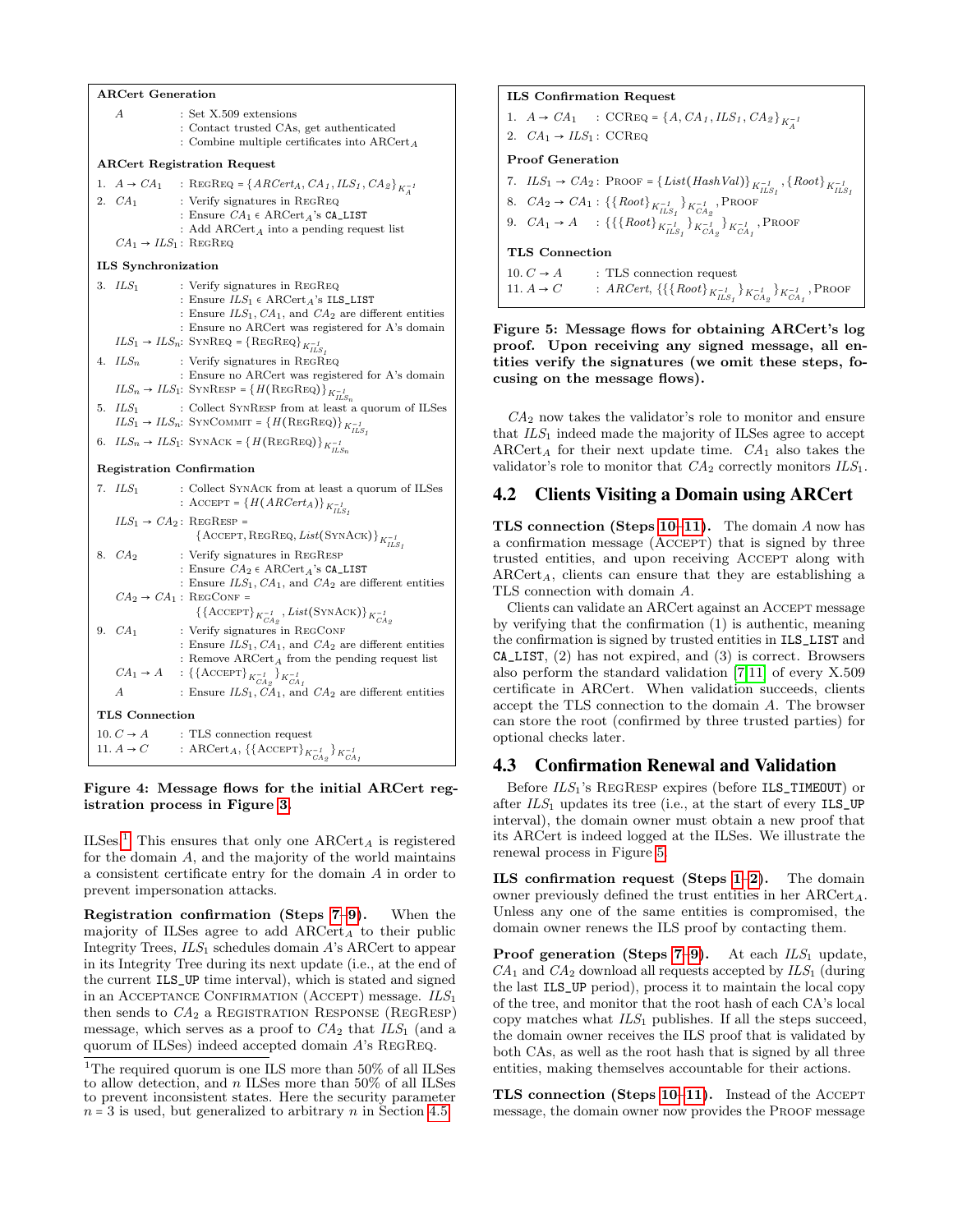```
Update ARCert Generation
     A : Set extensions for new key, contact trusted CAs
                        : Combine multiple certificates into an \mathrm{ARCert}_A′
ILS ARCert Request
1. A \rightarrow CA_1 : UPDATEREQ = {ARCert_A', CA_1, ILS_1, CA_2}<sub>K<sub>A</sub><sup>1</sup></sup></sub>
2. CA_1 \rightarrow ILS_1: UpdateReq
ILS Synchronization
3. ILS_1 \rightarrow ILS_n: SYNREQ = {UPDATEREQ}K_{II}^{-1}4. ILS_n → ILS_1: SYNRESP = {H(UPDATEREQ)}K_{ILS_n}^{-1}Update Confirmation
7. ILS_1 : ACCEPT = {H(ARCert_{A}'), T}<sub>K<sup>-1</sup><sub>ILS<sub>1</sub></sub></sub>
     ILS_1 \rightarrow CA_2: UpdateResp =
                              \left\{\text{Accept}, \text{UPDATEReQ}, \text{List}(\text{SYNACK})\right\}_{K^{-1}_{ILS_I}}8. CA_2 \rightarrow CA_1: UpdateConf =
                              \{\text{Accept}_{K_{CA_2}^{-1}}, \text{List}(\text{SynResP})\}_{K_{CA_2}^{-1}}9. CA_1 \rightarrow A : {{ACCEPT}K_{CA_2}^{-1}}K_{CA_1}^{-1}TLS Connection
10. C \rightarrow A : TLS connection request<br>11. A \rightarrow C : ARCert<sub>A</sub>', {{ACCEPT}
11. A \rightarrow C : ARCert<sub>A</sub>', {{ACCEPT}<sub>K<sup>-1</sup><sub>C</sub>A<sub>2</sub>}<sub>K</sub><sup>-1</sup><sub>CA<sub>1</sub></sub>}<sub>K</sub><sup>-1</sup><sub>CA<sub>1</sub></sub>}</sub>
```
#### <span id="page-5-2"></span>Figure 6: Message flows for updating domain A's ARCert.

together with the Integrity Tree root (signed by all three entities) to TLS connection requests.

Clients can validate an ARCert against a confirmation, be it an Accept message or a Proof message with signed root, by following the steps outlined in Section [4.2.](#page-4-11) For example, the correctness validation of a PROOF takes the form of the browser re-computing the root of the Integrity Tree, using the intermediate hash values as specified in the PROOF and comparing with the signed root.

#### 4.4 Certificate Management

ARPKI supports certificate update, revocation, and recovery from loss or compromise of private key. Figure [6](#page-5-2) illustrates how ARPKI supports certificate update.

Update ARCert generation. For a proper update, the domain owner must satisfy the trust requirements that were defined in the previously registered  $\text{ARCert}_A$  in  $ILS_1$ . For example, the domain owner's new  $\mathrm{ARCert}_A'$  must be signed by CA\_MIN number of CAs in CA\_LIST as specified in the old  $ARCert_A$ . Furthermore, the three designated entities for updating the certificate must be in CA\_LIST and ILS\_LIST of both the old  $\text{ARCert}_A$  and the new  $\text{ARCert}_A$ '; otherwise, the update process is delayed by cool-off periods.

ILS request and synchronization (Steps [1–](#page-4-1)[4\)](#page-4-12). To update the ARCert,  $ILS<sub>1</sub>$  proceeds with the update only if an old  $\text{ARCert}_A$  exists for the domain A.

Update confirmation (Steps  $7-9$ ).  $ILS<sub>1</sub>$  confirms the replacement of  $\text{ARCert}_A$  with  $\text{ARCert}_A'$  only when at least a quorum of all existing ILSes agree. This ensures that the world continues to have a consistent view on domain A's ARCert.

The mutual checks in Steps [2,](#page-4-2) [7,](#page-4-6) and [8](#page-4-13) in Figures [4–](#page-4-0)[6](#page-5-2) are needed for misbehavior detection of  $CA_1$ ,  $CA_2$ , and  $ILS_1$  during the initial ARCert registration and subsequent ARCert updates. Thus, an attack requires all three of them to be compromised, since a single non-compromised entity detects and blocks the attack.

## <span id="page-5-1"></span>4.5 Security Considerations

We have described the process for  $n = 3$  above, which prevents attacks based on the compromise of at most two parties. To get stronger security guarantees, the process can be extended for larger  $n$ : instead of the message sent directly from  $CA_2$  to  $CA_1$  in Step 8 in Figure [3,](#page-3-1) additional CAs inbetween  $CA_2$  and  $CA_1$  receive, check, sign, and send the message to the next CA in line. Subsequently, the system as a whole provides better security guarantees as it tolerates  $n-1$  compromised parties. The downside is that n entities must be involved in registration, confirmation, and update, and this may cause inefficiency in the client connection later on.

Note that if an adversary can compromise  $n$  entities (CAs or ILSes) in the overall system, the following attack is possible: Given two disjoint sets of CAs, where one set is honest and the other is compromised, if a domain successfully registered a certificate for itself using the honest CAs, we would like to guarantee that no bogus certificate can be registered for that domain by the adversary. But, if all the ILSes are compromised and willing to keep two separate logs, then the adversary can register an ARCert for the domain using the disjoint set of compromised CAs and ARPKI would not prevent this attack. However, this attack is highly likely to be detected quickly, and all the dishonest ILSes and CAs can be held accountable.

#### 4.6 Novelty of ARPKI

As mentioned earlier, the AKI design inspired ARPKI. However, ARPKI introduces the following novel design aspects:

- 1. ARPKI introduces an entirely new role for the CAs, supporting active on-line confirmations with validator-like capabilities. This changes the dynamics of the entire system in terms of cost tradeoffs, possible resources, and incentives.
- 2. ARPKI offers different message flows to protect against the weakness in AKI that we identified, such as the attack based on two compromised parties. This also leads to a simpler infrastructure from the domain's perspective as  $CA<sub>1</sub>$  is the interface to the ARPKI infrastructure.
- 3. ARPKI supports a secure and accountable synchronization sub-protocol for ILSes.
- 4. ARPKI's CAs (working as validators) automatically download requests accepted by the ILS to detect subtle misbehaviour. This frees the domain from having to contact validators to verify the confirmation.
- 5. Initial registration is simplified compared to AKI.

## <span id="page-5-0"></span>5. MODEL AND ANALYSIS

To establish high assurance guarantees, we formally analyze ARPKI's core security property using the Tamarin Prover [\[20,](#page-11-13)[25\]](#page-11-14). We chose TAMARIN because it is a state-ofthe-art protocol analysis and verification tool that supports unbounded verification, mutable global state, induction, and loops.

In Tamarin, protocols are modeled using multiset rewriting rules and properties are specified using a fragment of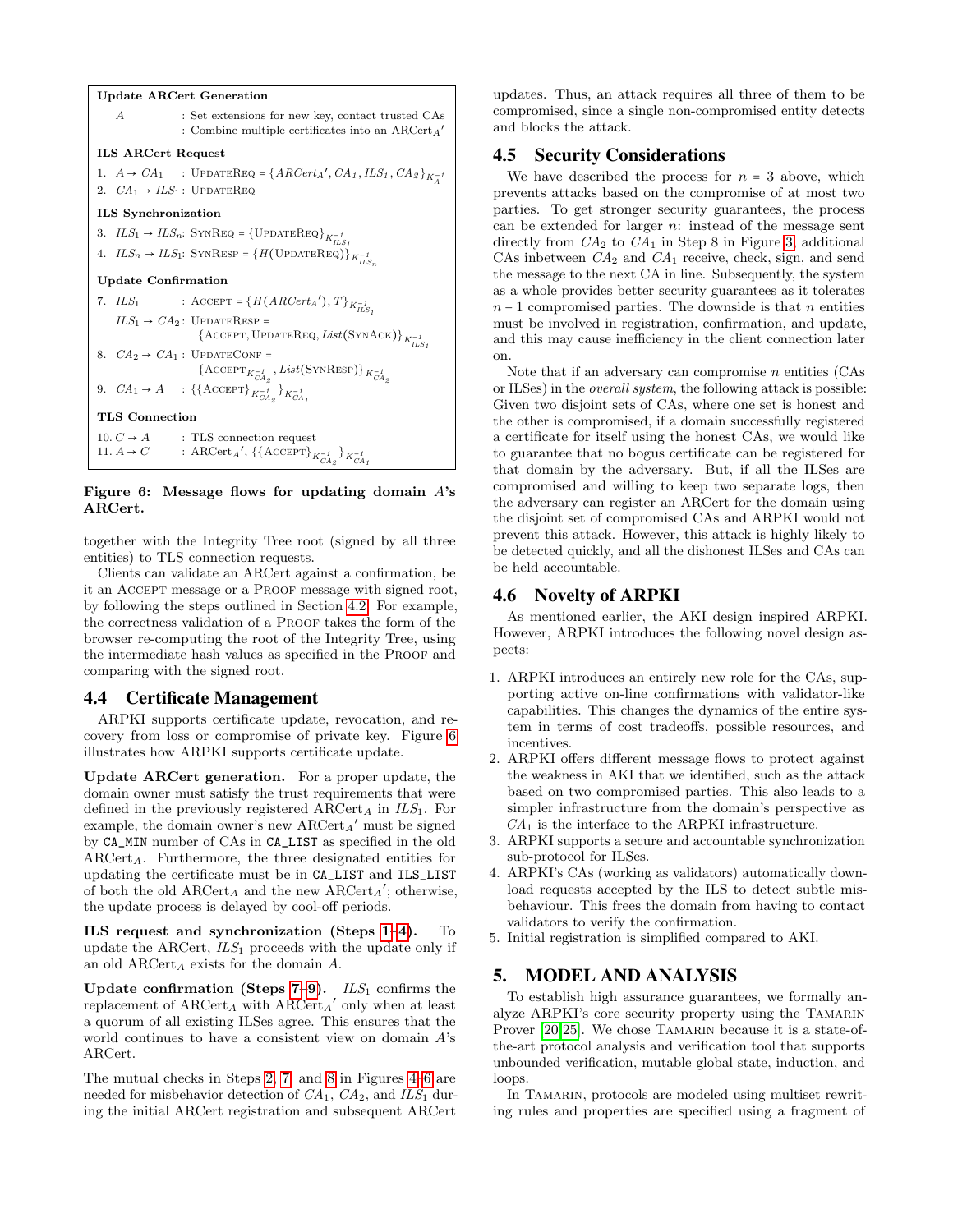first-order logic that supports quantification over timepoints. TAMARIN is capable of automatic verification in many cases, and it also supports interactive verification by manual traversal of the proof tree. If the tool terminates without finding a proof, it returns a counter-example. Counter-examples are given as so-called dependency graphs, which are partially ordered sets of rule instances that represent a set of executions that violate the property. Counter-examples can be used to refine the model, and give feedback to the implementer and designer.

#### 5.1 Tamarin Background

Tamarin follows the Dolev-Yao model, where the adversary can see and block all messages, as well as see the content and manipulate messages (or their parts) that are not cryptographically protected. The execution of a security protocol in the presence of an adversary is modeled in Tamarin using labelled multiset rewriting rules, as described below.

States. A state models a snapshot of a protocol's execution: the protocol participants' local states, information about fresh values, the adversary's knowledge, and the messages on the network. States are formalized as a finite multiset of terms called facts. There is a special fact symbol Fr with a fixed semantics, where  $\mathsf{Fr}(n)$  models that n is freshly generated. The semantics of all other fact symbols is given by the multiset rewriting rules.

Rules. Labeled multiset rewriting rules model the possible actions of protocol participants and the adversary, who controls and may modify messages on the network. Rules are triples written as  $1 - [a] \rightarrow r$ , where 1, a, r are all finite sequences of facts. We call  $1$  the *premises*,  $r$  the *conclusions*, and a the actions.

We employ various modeling conventions. For example, the protocol participants send messages using the Out fact, which the adversary adds to its knowledge K fact, and then can send to the protocol participants using the In fact. The adversary can also combine knowledge, using any operator, for example, given  $K(x)$  and  $K(y)$  and a binary operator f, the adversary deduces  $K(f(x, y))$ .

Labeled multiset rewriting. For a given state  $s$ , for each rule of the form  $1 - [a] \rightarrow r$ , if there exists a substitution σ such that σ(l) ∈ s, then the rule can be triggered, resulting in a new state  $s' = (s \setminus \sigma(1)) \cup \sigma(r)$ . Each time a rule is triggered,  $\sigma(\mathbf{a})$  is appended to the trace, which acts like a log.

An execution is an alternating sequence of states and multiset rewriting rules, where the initial state is empty, and a state is followed by its successor state using the rule in-between them. The trace of the execution is then the list of the actions of the rules used in the sequence. Actions are ordered sequentially and timestamped by the timepoint when they occur. Properties are defined in a fragment of first order logic and can refer to the actions in the trace and their order. For more details, see [\[20](#page-11-13)[,25\]](#page-11-14).

If a counterexample to the specified property is found, Tamarin's GUI shows this as a graph of instantiated rules and their connections. The graph includes the modeled rules as well as the built-in adversary rules. Edges denote the connections between facts produced by the right hand side of rules and consumed by the left hand side of rules.

## <span id="page-6-0"></span>5.2 Tamarin Extensions

The size and complexity of ARPKI substantially surpassed all protocols previously modeled with Tamarin. This required several improvements to the TAMARIN tool chain.

First, protocols can now be specified using macros for terms, which are used for repeating or large terms. These macros, which may be nested, are expanded using the C preprocessor. This change increased modeler productivity and model maintainability. On the output side, we added functionality to TAMARIN's GUI that allows a compact representation of the huge output graphs that result from the ARPKI model. This makes it easier to understand attacks found by the tool. Finally, we introduced additional means for the user to guide the proof search by annotating rules with a measure of their relevance for the proof. These annotations can help Tamarin find a proof in cases where its default heuristics fail.

## 5.3 Modeling ARPKI

We modeled the communication flow of ARPKI for the initial ARCert generation and registration according to Figures [3](#page-3-1) and [4.](#page-4-0)

Abstractions used. We employed several abstractions during modeling. We used lists instead of Merkle hash trees to store the registered certificates. As we do not give the adversary the ability to tamper with these lists, and all protocol participants only access them in the designated way, this encodes the assumption that the hash tree cannot be tampered with. However, the adversary can create such lists (representing hash trees) himself by compromising parties and using their long-term private keys to sign the lists. We model signatures using a signing operator sign with a private key as one of the parameters.

Model excerpt. The full Tamarin model for ARPKI is available [\[1\]](#page-10-1) and contains 23 rules taking around 1000 lines, and is roughly 35000 characters before macro expansion, and 54000 characters after macro expansion. Even though in principle our model allows arbitrarily many CAs and ILSes, for the analysis we restrict ourselves to the minimal case of two CAs and one ILS.

We present a simplified fragment of the rules to explain the model's key elements. The two rules below model the execution of a domain that wants to register an ARCert for its use, where it requests two CAs to sign off on the new public key before it combines them. The state fact Domain-CombineARCertA connects the two rules, so that the second rule can only be triggered if the first rule was previously triggered and messages of the expected form are available.

```
rule A_Create_AR_Cert:
  let ILSlist = $ILSk
      pkA = pk("ltkA) in[ !Ltk($A, ~ltkA), F_CERT($A,pkA) ]
 --[ OnlyOne('A_Create_AR_Cert')
     , AskedForARCert($A,~ltkA) ]->
   [ DomainCombineARCertA($A, CertA, $CA1, $CA2)
   , Out(<$A, $CA1, SIGNREQ>), Out(<$A, $CA2, SIGNREQ>)]
```
In the above rule, we model the ILS list as a single public name of an arbitrary ILS called ILSk. The \$ prefix denotes that ILSk is of type 'public name' and the ~ prefix denotes terms of type 'fresh', i.e., freshly generated terms. Additional annotation of the type of each entity and timestamps have been omitted here and throughout this section. Fact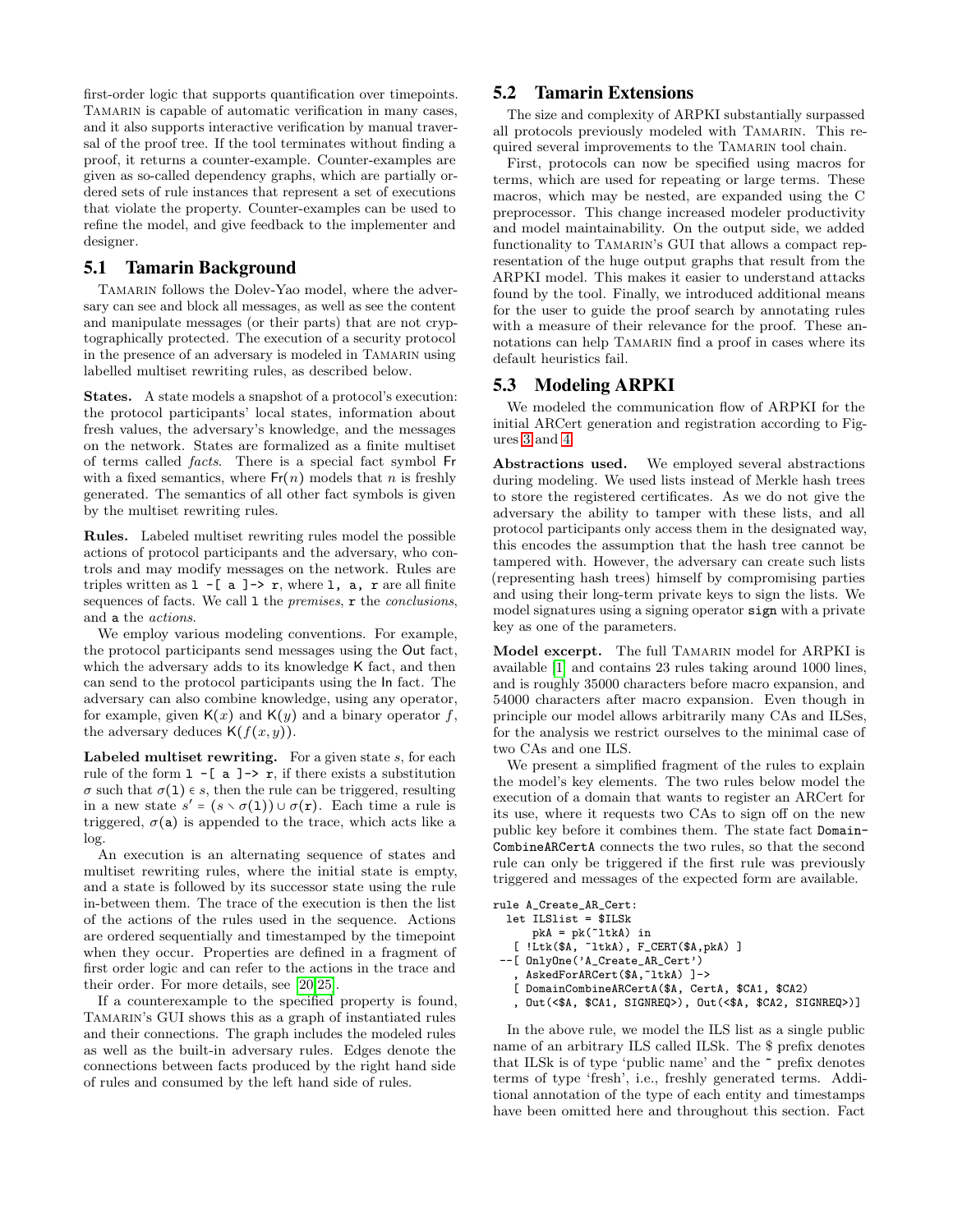symbols with the ! prefix are never consumed and can be used repeatedly.

To model asymmetric keys, we use fresh (unique) terms as long-term private keys (here: ~ltkA) and use an abstract one-way function  $pk$  that yields the corresponding public key.

| rule A_Receive_SignedCerts:                                                                                                                   |
|-----------------------------------------------------------------------------------------------------------------------------------------------|
| $let contactCA = $CA1 in$                                                                                                                     |
| [ DomainCombineARCertA(\$A, CertA, \$CA1, \$CA2),                                                                                             |
| $In(\text{\textless}\, 601, \text{\textless}\, 64, \text{SIGCert1>})$ , $In(\text{\textless}\, 601, \text{\textless}\, 64, \text{SIGCert2>})$ |
| --[ NotEq(~1tkCAx1, ~1tkCAx2)                                                                                                                 |
| , ReceivedCASignedARCert(\$A,~1tkA) ]->                                                                                                       |
| [ DomainHasARCertA(\$A, contactCA, ARCertA) ]                                                                                                 |

We use the action  $\text{NotEq}(x, y)$  to specify that the rule can only be triggered for two different CAs. This concludes the ARCert generation as described at the top of Figure [4.](#page-4-0)

We next describe the remaining message flows for the domain registering the new ARCert and the creation of the registration confirmation by  $CA_1$ ,  $CA_2$ , and ILS, ignoring the ILS synchronization as that is not part of our model. In Figure [4](#page-4-0) these message flows are given by Steps [1–](#page-4-1)[2](#page-4-2) and Steps [7](#page-4-6)[–9.](#page-4-7) Each such step is a message exchange between two parties, the sender and receiver. In the following step the previous receiver becomes the sender of the next message. As each rule is written from the point of view of one participant, we simply combine the receiving of one message and the sending of the next message into a single rule.

First, rule ILS\_REG\_A1 models sending the message from Step [1.](#page-4-1) Note that the presence of private keys does not mean that the participant actually knows the long-term private keys of  $CA_1$  or  $CA_2$ , but rather that it can check that the correct signatures are used for those. The OnlyOne action guarantees that for each ARCert, represented by its key ~ltkA, this registration will only be started once by an honest participant. The state fact DomainHasARCertA connects this rule with the previous one (initial generation) and the final rule which receives the fully signed ARCert. Note that the message being sent, represented as RegReq, hides much of the complexity of generating and checking the content of messages.

```
rule ILS_Reg_A1:
  let ILSlist = $ILSk in
  [ DomainHasARCertA($A, $CA1, ARCertA)
  , !Ltk($A, ~ltkA), !Ltk($CA1, ~ltkCAx1)
   !Ltk($CA2, ~ltkCAx2) ]
--[ OnlyOne(< 'ILS_Reg_A1' , "ltkA >) ]->
  [ Out(< $A, $CA1, RegReq >),
    DomainHasARCertA($A, $CA1, ARCertA) ]
```
The rule ILS\_REG\_CA1\_FORWARD models receiving the message from Step [1](#page-4-1) and sending the message of Step [2.](#page-4-2) Note that  $CA_1$  matches the contact CA in the ARCert.  $CA_1$  keeps state of the received message in ContactCAStateILSReg and does additional checks later.

```
rule ILS_Reg_CA1_Forward:
  [ In(< $A, $CA1, RegReq >) ] --[ ]->
  [ Out(< $CA1, $ILSk, RegReq >)
  , ContactCAStateILSReg($A, $CA1, RegReq) ]
```
Next, rule ILS\_REG\_ILS receives the message from Step [2](#page-4-2) and sends the message of Step [7](#page-4-6) as an ILS. The two CAs are bound inside the message that is received and the private keys of  $CA<sub>1</sub>$  and  $CA<sub>2</sub>$  are again exclusively used for signature verification. The action OnlyOne ensures that each domain can only be registered once at the ILS. The state fact ILStoAdd stores the list of new ARCerts that must be added. The message MSG1 that is sent out is a macro that expands to contain the relevant parts of the registration request RegReq and is signed by the ILS.

```
rule ILS_Reg_ILS:
```

```
[ In(< $CA1, $ILSk, RegReq >) , !Ltk($ILSk, ~ltkK)
    !Ltk($CA1, ~ltkCAx1), !Ltk($CA2, ~ltkCAx2)
    , ILStoAdd(~ltkK, $ILSk, AddList) ]
--[ OnlyOne(< 'RegisterDomain', $A >) ]->
```
[ Out(< \$ILSk, \$CA2, MSG1 >)

```
, ILStoAdd(~ltkK, $ILSk, AddList + ARCertA) ]
```
The rule ILS\_REG\_CA2 receives the message of Step [7](#page-4-6) and sends the message of Step [8.](#page-4-13) Again, the private keys of ILS and  $CA_1$  are used only for signature verification.  $CA_2$  here must take responsibility to only allow the registration of a domain once. The message MSG1 is as described previously, and MOK1 is an extension that is signed by  $CA<sub>2</sub>$ .

rule ILS\_Reg\_CA2: [ In(< K, \$CA2, MSG1 >), !Ltk(\$CA2, ~ltkCAx2) !Ltk(\$ILSk, ~ltkK), !Ltk(\$CA1, ~ltkCAx1) ] --[ OnlyOne(< 'RegisterDomainSecondCA', \$A >) ]-> [ Out(< \$CA2, \$CA1, MOK1 >) ]

The rule ILS\_REG\_CA1 receives the message of Step [8](#page-4-13) and sends the message for Step [9.](#page-4-7) Again, the private keys of ILS and  $CA<sub>2</sub>$  are used only for signature verification. Here,  $CA<sub>1</sub>$  ensures that the domain is only registered once. The message sent out, MOK2, again extends MOK1 with a signature, and is the proof of registration that will be used later by the domain.

```
rule ILS_Reg_CA1:
  [ In(< $CA2, $CA1, MOK1 >), !Ltk($CA1, ~ltkCAx1)
    , !Ltk($ILSk, ~ltkK), !Ltk($CA2, ~ltkCAx2)
    , ContactCAStateILSReg($A, $CA1, RegReq) ]
--[ OnlyOne(< 'RegisterDomainFirstCA', $A >)
   , AcceptedARCert($A, ~ltkA) ]->
```

```
[ Out(< $CA1, $A, MOK2 >) ]
```
Finally, the rule ILS\_REG\_A2 receives the MOK2 message of Step [9,](#page-4-7) i.e., as the registering domain. Here, the private keys of both CAs and the ILS are used just for signature verification. The domain also checks that the two CAs and the ILS are distinct entities using NotEq.

rule ILS\_Reg\_A2: [ DomainHasARCertA(\$A, \$CA1, ARCertA) , !Ltk(\$CA1, ~ltkCAx1), !Ltk(\$CA2, ~ltkCAx2) , !Ltk(\$ILSk, ~ltkK), In(< \$CA1, \$A, MOK2 >) ] --[ HasARCertNoLog(\$A, ~ltkA, ARCertANotVerified) , NotEq(~ltkCAx1, ~ltkCAx2) , NotEq(~ltkCAx1, ~ltkK) , NotEq(~ltkCAx2, ~ltkK) ReceivedARCert(\$A, ~ltkA) ]->

```
[ Out( ARCertANotVerified )
, StoredARCertA($A, ARCertA, ARCertANotVerified) ]
```
The state fact StoredARCertA is used to store the ARCert that will subsequently be used by the domain for all connection requests.

## 5.4 Adversary Model

By default, TAMARIN's adversary model assumes that the adversary has full network control. All messages sent using Out(m) facts in the right hand side of rules are added to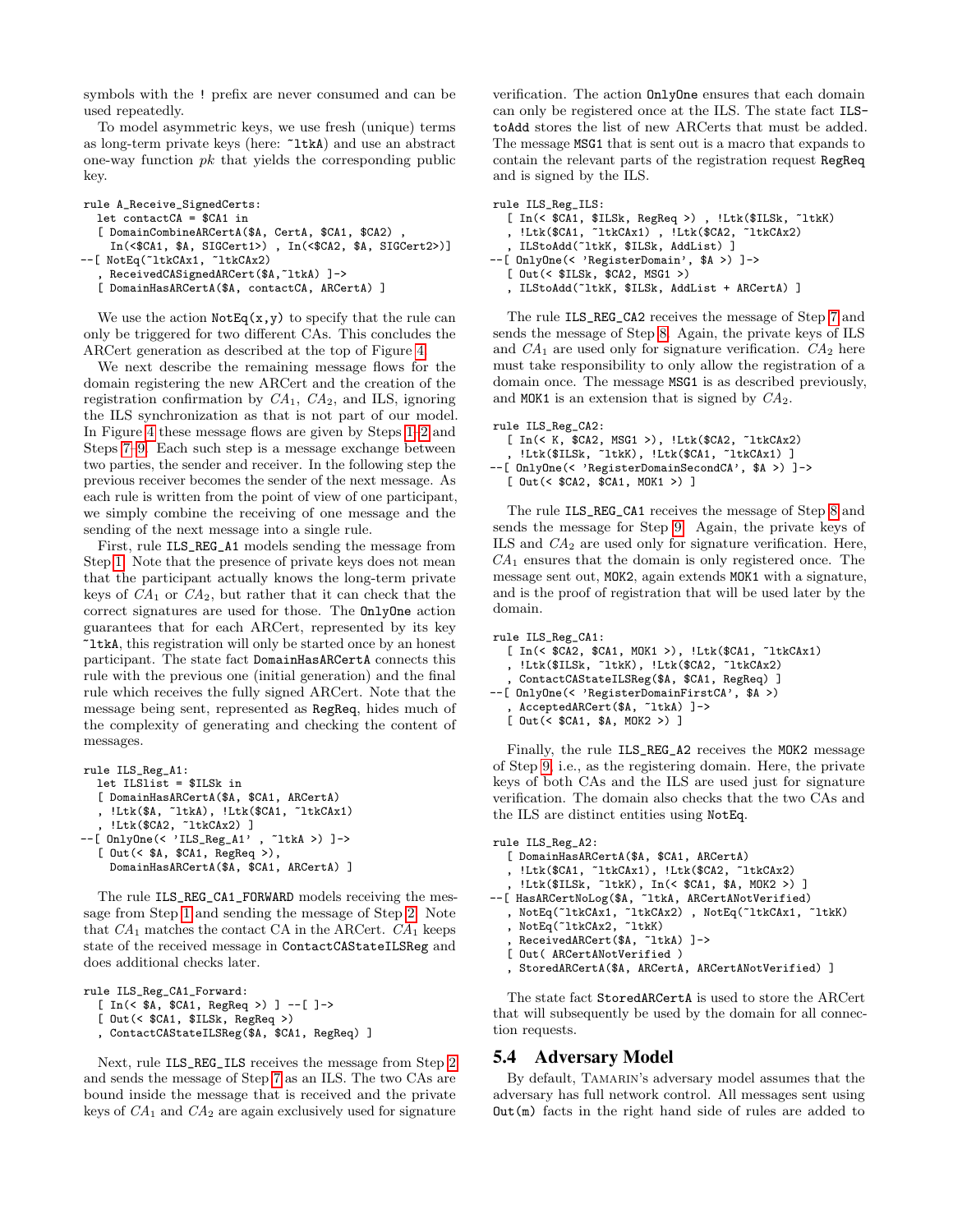```
lemma main_prop:
  "( All cid a b reason oldkey key #i1 #i2 #i3 #i4
       ( GEN_LTK(a,oldkey,'trusted') @i1 // 'Honest' agent
       & AskedForARCert(a,oldkey) @i2 // domain has asked for a ARCert with this exact key
                                                    // domain has confirmation that its ARCert with this
                                                   // exact key has been processed.
       & ConnectionAccepted(cid,b,a,reason,key) @i4 // browser accepted connection, based on private key
                                                   // 'key' in for domain a.
       & 13 < 14)
       ==><br>( (not (Ex #j. K(key) @j)) )
                                                   // adversary cannot know that private key
   ) "
```
<span id="page-8-1"></span>

the adversary's knowledge, and any message that can be constructed from this knowledge can be used to trigger an In(m) fact in the left hand side of a rule. Thus, the adversary can eavesdrop, modify, and insert messages.

Additionally we assume that the adversary can compromise ILSes and CAs. For the main security property, we assume that the adversary has compromised at most two such entities. It is clear that for any design, if the adversary can compromise all involved entities (here: two CAs, one ILS) that the browser trusts, he can convince the browser that a certificate is good. We model this by adding rules that enable the adversary to register public keys that are later designated as a CA or an ILS. A compromised ILS will then sign any integrity tree represented as a list as usual.

# 5.5 Analysis Guarantees

Proof goal. Whenever (i) a domain A has been registered initially by an honest party with an ARCert; and (ii) a browser later accepts a connection to domain A with some ARCert (which may have been updated and hence differ from the original ARCert), then the adversary does not know the private key for that ARCert.

We require that the adversary does not know the private key for the ARCert to model that the browser communicates with the right domain, because for a bogus certificate the adversary would know the private key. The part (i) makes explicit the assumption that until a domain has had an ARCert issued using ARPKI, anyone can register that domain themselves, including the adversary, as long as they can fool (or have compromised) two CAs.

We analyze this proof goal twice: once for at most two compromised entities, and once for three or more compromised entities. The formula that encodes this property in Tamarin is shown in Figure [7](#page-8-1) and takes the form of an implication. The formula starts with a quantification over variables  $(cid, a, b, \ldots)$ : for all values of those variables there should be a  $GEN_LTK(\ldots)$  action in the trace at position i1  $(\#i1$  denotes a variable  $i1$  of type 'timepoint'). In our model, this action can only be produced by a particular rule that generates initially trusted keys. If a domain A has initially received an ARPKI certificate using a non-compromised private key, and the browser accepted a connection for that domain for any key pair (uniquely determined by the private key key), then the implication holds if the adversary does not know the private key key (encoded by  $K(key)$ ).

This is precisely the connection integrity property from Section [3.](#page-2-0) As we will show next, it holds for ARPKI whenever up to two entities are compromised, and can be broken only with three or more compromised entities.

Analysis. Using TAMARIN, we find the expected attack for the case of three or more compromised CAs and ILSes. An adversary that, for example, controls two CAs as well as one ILS can create an ARCert for any domain. But, when at most two entities are compromised, Tamarin verifies the lemma. This guarantees that no attack with less than three compromised parties is possible.

We ran our experiments on a PC with an Intel Xeon CPU (2.60GHz) with 16 cores and 32 GB of RAM with Ubuntu 14.04 64bit as the operating system. The proof runtime with at most two compromised entities was 78 minutes, and the runtime for finding the attack with three or more compromised entities was 52 minutes. We had to develop extensions and provided hints to TAMARIN as indicated in Section [5.2.](#page-6-0) We estimate the overall verification effort at several person months.

## 5.6 Co-design

We developed our formal specification of ARPKI in tandem with its implementation, working from a single evolving design document. As a result, the specification and the implementation are tightly linked, significantly reducing the possibility of modeling errors.

Tamarin played a critical role during the development in helping us make all details of the protocol design precise and in uncovering missing details. During development, we found a number of attacks on early designs, even when limited to two compromised parties. For example, in one case, we discovered that checks done on the browser side, to protect against a party signing more than once, were missing during certificate creation, where the domain owner did not perform these checks. The missing checks were then added to the model, the specification document, and the implementation.

Once the formal model had stabilized, further issues found in failed proof attempts were quickly communicated and fixed on all sides.

# <span id="page-8-0"></span>6. IMPLEMENTATION

In this section we describe our proof-of-concept implementation of ARPKI and assess its performance. Our prototype provides all the features required for deployment. In particular, we implemented the following parts:  $(a)$  the communication flows and processing logic for the message exchanges presented in Section [4,](#page-3-0) (b) the ILS process with the fully implemented Integrity Tree, and the capability to publish the information required for its consistency checks,  $(c)$  the validator process, which monitors the ILSes and publishes misbehaviors, (d) the CA process that includes the validator's role with the additional ability to produce on-line confirmations, (e) the client process, i.e., a browser extended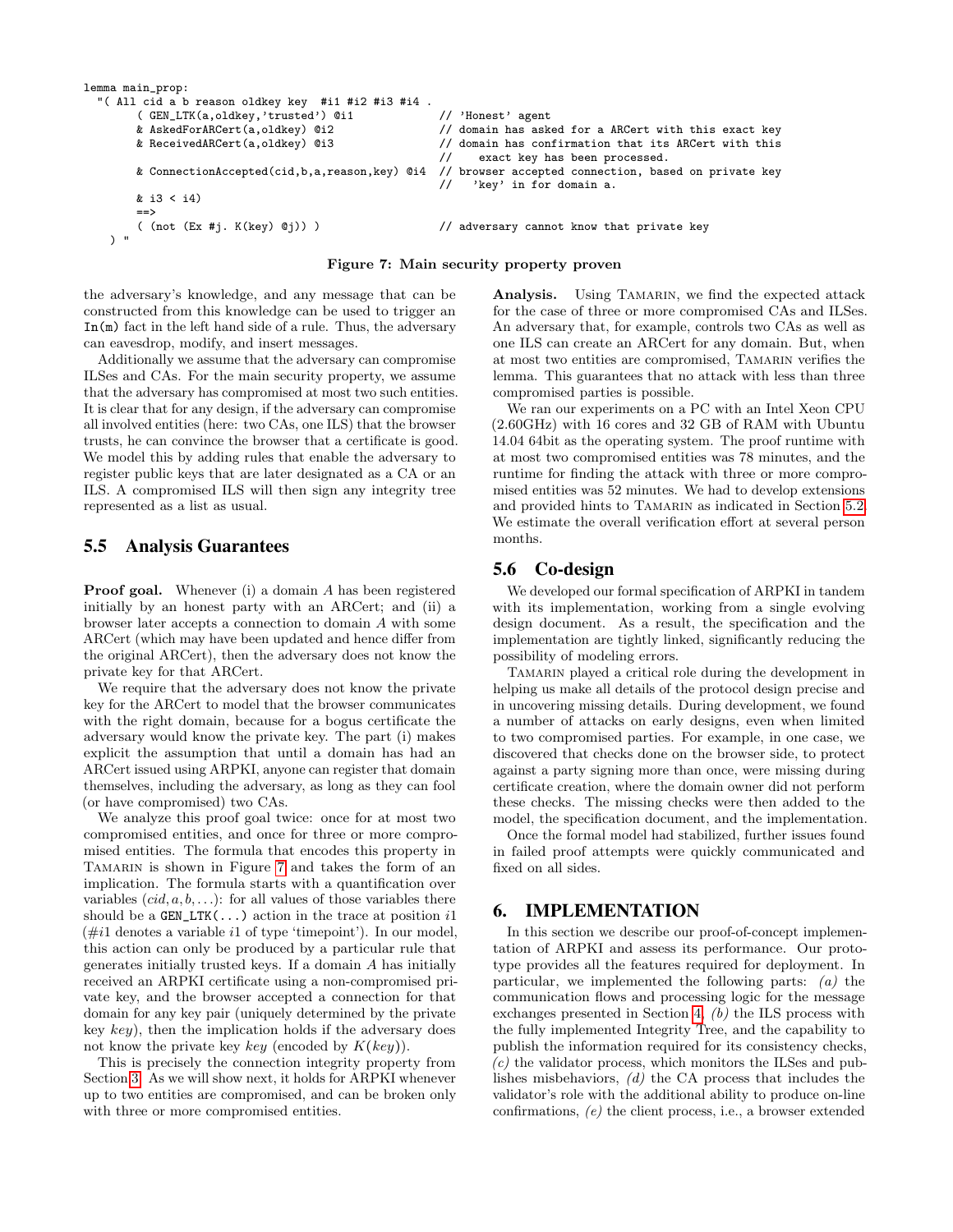with support for full ARCert validation,  $(f)$  the protocol for accountable synchronization, and  $(g)$  the domain tool, which can register, update, revoke, recover, and confirm ARCerts.

#### 6.1 Implementation Choices

We implement the ARCert certificates using a concatenation of standard X.509 certificates, where we used X.509 extensions [\[8\]](#page-10-11) to introduce ARPKI-related fields such as CA\_LIST, ILS\_LIST, ILS\_TIMEOUT, and CA\_MIN.

The implementation of all processes is written in C++. We use OpenSSL (version 1.0.1) APIs for all cryptographic operations, and use the JavaScript Object Notation (JSON) and Base64 encoding for request and response messages. We implement the Integrity Tree using SHA-512 as the hash function, and use RSA-2048 as the signature algorithm.

Entities are implemented in a modular manner, where every module provides its own API. The communications module, which receives and serves requests, is implemented using a multi-threaded work queue with TCP sockets. The Integrity Tree is implemented as a separate database module, while the *publishing module* is realized by a local HTTP server. The ILS publishes all accepted requests and the root hash at each update time. This module also allows every entity to publish detected misbehaviors.

We implement the ARPKI TLS server by extending the Nginx HTTP server (version 1.5.7). We configure the TLS server to periodically interact with ARPKI's infrastructure to provide fresh confirmations to the browser. After at most every ILS\_TIMEOUT (expected to be a few hours), the server sends a request CCReq and receives fresh confirmations, i.e., either PROOF or ACCEPT. The received confirmations are validated and saved for future HTTPS connections.

We implement the client by extending the Chromium web browser and we deploy our system without significant changes to the server code and TLS protocol. During the client-server connection, the server's ARCert is sent within the handshake's Server Certificate message while confirmations are provided to the browser using the existing Online Certificate Status Protocol Stapling extension. This architecture includes the ARCert validation process from Section [4,](#page-3-0) so the browser verifies the ARCert and the signatures of the received confirmation. The browser additionally verifies the consistency of the ARCert and the confirmation.

#### 6.2 Performance Evaluation

We analyzed the performance of our prototype implementation in a real-world scenario. We set up a testbed that included all entities: the ILS, CAs, validators, ARPKIsupporting server, and browser. We ran our tests on a PC with an Intel i5-3470 (3.20GHz) CPU and 16GB of RAM with Ubuntu 12.04 64bit as the operating system. On this machine we ran three virtual machines, acting as  $CA_1$ ,  $CA_2$ , and  $ILS<sub>1</sub>$ , respectively.

First we investigated how long it takes for the infrastructure to process three requests initiated by the domain: REGREQ, UPDATEREQ, and CCREQ. Note that these actions are infrequently performed by our infrastructure for any given domain. REGREQ is sent once, while UPDATEREQ is, in general, envisioned to be sent annually. The most common request is CCReq, which is sent roughly every ILS\_TIMEOUT. Measurements are given as the average over 1000 test runs, and the results are presented in Table [1.](#page-9-0) The total processing time is calculated from the time that the domain sends the

| Table 1: Total processing time (in milliseconds) re- |  |
|------------------------------------------------------|--|
| quired for the given request by the given entity.    |  |

<span id="page-9-0"></span>

| Request   | CA <sub>1</sub> | CA <sub>2</sub> | $ILS_1$ | Total |
|-----------|-----------------|-----------------|---------|-------|
| REGREQ    | 9.31            | 9.28            | 13.56   | 32.15 |
| UPDATEREQ | 9.49            | 9.33            | 12.98   | 31.80 |
| CCREO     | 512             | 5.64            | 7.06    | 17.82 |

<span id="page-9-1"></span>Table 2: Detailed processing time (in milliseconds) by the given entity.

| Request         |                            | RSA   | ARCert | Hash | Misc. |
|-----------------|----------------------------|-------|--------|------|-------|
|                 | REGREQ                     | 5.80  | 1.72   | 0.18 | 1.61  |
| CA <sub>1</sub> | UPDATEREO                  | 5.90  | 1.69   | 0.19 | 1.71  |
|                 | $\overline{\text{CCREQ}}$  | 2.39  |        | 0.22 | 2.51  |
| CA <sub>2</sub> | REGREQ                     | 5.97  | 1.70   | 0.24 | 1.37  |
|                 | UPDATEREO                  | 5.72  | 1.93   | 0.24 | 1.44  |
|                 | $C_{C}$ REQ                | 2.40  |        | 0.25 | 1.28  |
|                 | <b>REGREQ</b>              | 10.09 | 1.38   | 0.37 | 1.72  |
| $\bm{ILS}_1$    | UPDATEREO                  | 9.32  | 1.40   | 0.36 | 1.90  |
|                 | $\overline{\text{CCR}}$ EQ | 5.68  |        | 0.15 | 1.24  |

request to the time that  $CA<sub>1</sub>$  sends the response (which went through all required entities), without considering network latency. In other words, we measure the total processing time spent by the entities involved.

We provide a further breakdown of the processing time in Table [2.](#page-9-1) For each entity, we distinguish four kinds of processing time. RSA denotes the time spent on signature verification and creation, required for creating and processing protocol messages. ARCert denotes the time spent on the verification and parameter validation of the X.509 certificates. Hash denotes the time required to compute hashes. **Misc.** encompasses message processing (Base64 and JSON encoding/decoding and parsing), database lookup, and input/output operations. For the CCReq, no ARCert validation needs to be done, which we denote by a hyphen in the table.

For the validation by the browser, we distinguish two phases: standard validation and ARPKI validation. During the standard validation phase, the browser validates every X.509 certificate within ARCert, using the standard browser validation procedure. This includes checking whether the certificate is issued for a correct domain, has been signed correctly, has expired, etc. The validation phase of ARPKI additionally checks that (a) certificates within ARCert are signed by CAs that are trusted by the domain,  $(b)$  proofs have been produced for the correct ARCert and that the proof validates with the correct root, and  $(c)$  the proof and the root are signed by the correct entities (i.e., they are distinct and trusted by the domain). We used an ARCert that consisted of three standard X.509 certificates. The entire validation took 2.25ms on average (the median was 2.20ms); the standard validation took 0.70ms on average (median 0.67ms), and the ARPKI validation took on average 1.55ms (median 1.53ms).

The most time-consuming operations in our system involve signature creation and verification. This computational overhead can be reduced by using state-of-the-art digital signature schemes [\[6,](#page-10-12)[14\]](#page-11-15). However, such improvements may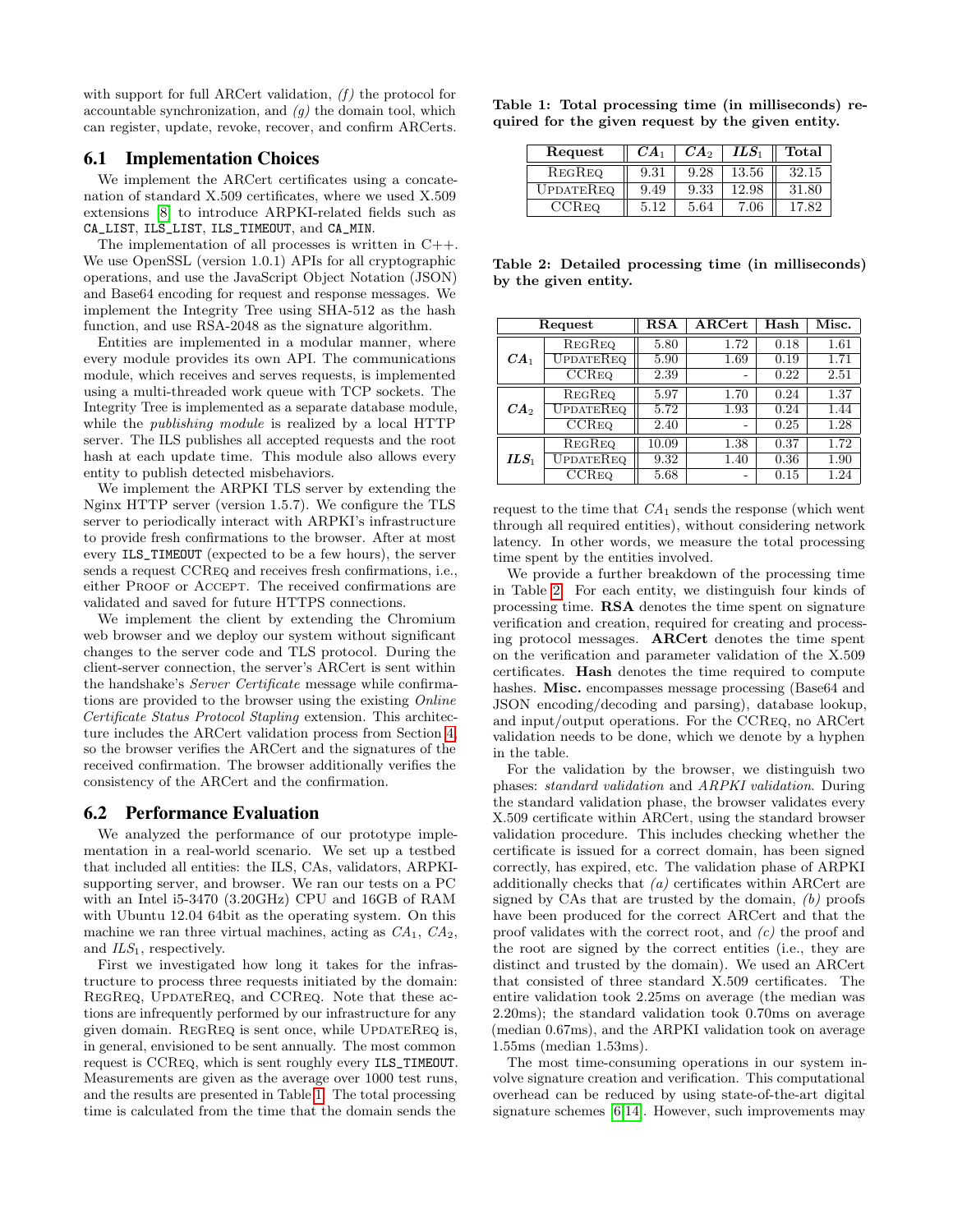not be backward-compatible with software that uses older cryptographic libraries.

In our design, the CAs are required to perform verification in addition to their normal operations. Even though our prototype is not yet optimized, our tests indicate that a CA on a single low-end machine can serve about 100 ARCert's registrations/updates and 200 confirmations per second. The bandwidth required for this is 10Mbit/s.

In terms of client-server communication, the biggest transmission overhead is introduced by using the ARCert, since it is implemented by concatenating standard X.509 certificates. Instead of sending one standard certificate, as is currently done, a domain sends the concatenation of standard certificates, each signed by a different CA. Note that the size of this overhead is not fixed: the domain can adjust the trade-off between processing/transmission overhead and the authentication of its own public key by combining the desired number of standard certificates into an ARCert. It is important that the latency introduced by the ARPKI infrastructure does not influence the client-server connection. The confirmations are obtained periodically and stored by the server for a selected amount of time. At each connection, the server provides these confirmations to the browser along with its ARCert. Our solution does not introduce any extra network requests for client-server connections. However, due to the size of ARCert and confirmations, small latency may be introduced by the transport layer protocol [\[16\]](#page-11-16). Note that our solution does not introduce any additional computational overhead for the server during regular HTTPS connections.

Overall, our analysis of the prototype implementation indicates that it is feasible to deploy ARPKI with reasonable overhead.

## <span id="page-10-2"></span>7. CONCLUSIONS

We have presented ARPKI, a new public-key infrastructure that offers very strong security guarantees. In particular, it offers resilience against impersonation attacks that involve  $n-1$  compromised entities. Moreover, if all entities involved in an ARCert are compromised, in which case domain impersonation cannot be prevented, the validators may still obtain the evidence of the compromise, and can take compensating actions out of band. If such evidence cannot be obtained (an adversary uses compromised keys to produce an ARCert and its confirmation, without logging this malicious ARCert), then only an attacked client can make that attack detectable by contacting validators out of band. Even though attack resilience cannot be achieved in this case, complete compromise situations are at least visible. We have also implemented our proposal. Our evaluation of the complete proof-of-concept implementation provides strong evidence of the feasibility of deploying ARPKI with reasonable overhead.

Throughout the design and implementation of ARPKI, we used formal analysis to validate our design modifications. This co-design of the formal model and the implementation enabled us to detect numerous pitfalls early on. It also enabled us to make implementation choices that simplified the construction of proofs later, such as including unique tags in all messages. As a result, our formal model is much closer to the implementation than a typical after-the-fact analysis of a given implementation, thereby reducing the possibility of modeling errors.

Finally, ARPKI introduces a new model of public-key infrastructure and certificate validation. Future work therefore

includes developing procedures for managing CA certificates, elaborating the CAs' policies and business models, improving the representation of ARCert, and developing incremental deployment strategies.

#### Acknowledgments

This work was supported by CyLab at Carnegie Mellon University, NSF under award CNS-1040801, and a gift from Google. We thank Emilia Kasper for her feedback during the initial stage of this work. We thank Lorenzo Baesso and Lin Chen for their programming assistance.

# 8. REFERENCES

- <span id="page-10-1"></span>[1] ARPKI: Full implementation, formal model, and security properties.
- <http://www.netsec.ethz.ch/research/arpki>.
- <span id="page-10-4"></span>[2] Convergence. <http://convergence.io/>.
- <span id="page-10-5"></span>[3] Public Key Pinning. [http://www.imperialviolet.](http://www.imperialviolet.org/2011/05/04/pinning.html) [org/2011/05/04/pinning.html](http://www.imperialviolet.org/2011/05/04/pinning.html), May 2011.
- <span id="page-10-6"></span>[4] Public Key Pinning Extension for HTTP. [http://tools.ietf.org/html/draft-ietf-websec](http://tools.ietf.org/html/draft-ietf-websec-key-pinning-01)[key-pinning-01](http://tools.ietf.org/html/draft-ietf-websec-key-pinning-01), December 2011.
- <span id="page-10-3"></span>[5] Martín Abadi, Andrew Birrell, Ilya Mironov, Ted Wobber, and Yinglian Xie. Global authentication in an untrustworthy world. In Petros Maniatis, editor, HotOS. USENIX Association, 2013.
- <span id="page-10-12"></span>[6] Daniel J Bernstein, Niels Duif, Tanja Lange, Peter Schwabe, and Bo-Yin Yang. High-speed high-security signatures. Journal of Cryptographic Engineering, 2(2):77–89, 2012.
- <span id="page-10-9"></span>[7] Robert Biddle, Paul C van Oorschot, Andrew S Patrick, Jennifer Sobey, and Tara Whalen. Browser interfaces and extended validation SSL certificates: an empirical study. In Proceedings of the 2009 ACM workshop on Cloud computing security, pages 19–30. ACM, 2009.
- <span id="page-10-11"></span>[8] D. Cooper, S. Santesson, S. Farrell, S. Boeyen, R. Housley, and W. Polk. Internet X.509 Public Key Infrastructure Certificate and Certificate Revocation List (CRL) Profile. RFC 5280 (Proposed Standard), May 2008.
- <span id="page-10-0"></span>[9] Paul Ducklin. The TURKTRUST SSL certificate fiasco - what really happened, and what happens next? [http://nakedsecurity.sophos.com/2013/01/08/the](http://nakedsecurity.sophos.com/2013/01/08/the-turktrust-ssl-certificate-fiasco-what-happened-and-what-happens-next/)[turktrust-ssl-certificate-fiasco-what](http://nakedsecurity.sophos.com/2013/01/08/the-turktrust-ssl-certificate-fiasco-what-happened-and-what-happens-next/)[happened-and-what-happens-next/](http://nakedsecurity.sophos.com/2013/01/08/the-turktrust-ssl-certificate-fiasco-what-happened-and-what-happens-next/), January 2013.
- <span id="page-10-8"></span>[10] Peter Eckersley. Sovereign Key Cryptography for Internet Domains. [https://git.eff.org/?p=sovereign-keys.git;a=](https://git.eff.org/?p=sovereign-keys.git;a=blob;f=sovereign-key-design.txt;hb=HEAD) [blob;f=sovereign-key-design.txt;hb=HEAD](https://git.eff.org/?p=sovereign-keys.git;a=blob;f=sovereign-key-design.txt;hb=HEAD).
- <span id="page-10-10"></span>[11] Martin Georgiev, Subodh Iyengar, Suman Jana, Rishita Anubhai, Dan Boneh, and Vitaly Shmatikov. The most dangerous code in the world: validating SSL certificates in non-browser software. In Proceedings of the 2012 ACM conference on Computer and communications security, pages 38–49. ACM, 2012.
- <span id="page-10-7"></span>[12] Paul Hoffman and Jakob Schlyter. The DNS-based Authentication of Named Entities (DANE) Transport Layer Security (TLS) Protocol: TLSA. <http://tools.ietf.org/html/rfc6698>, August 2012. IETF RFC 6698.